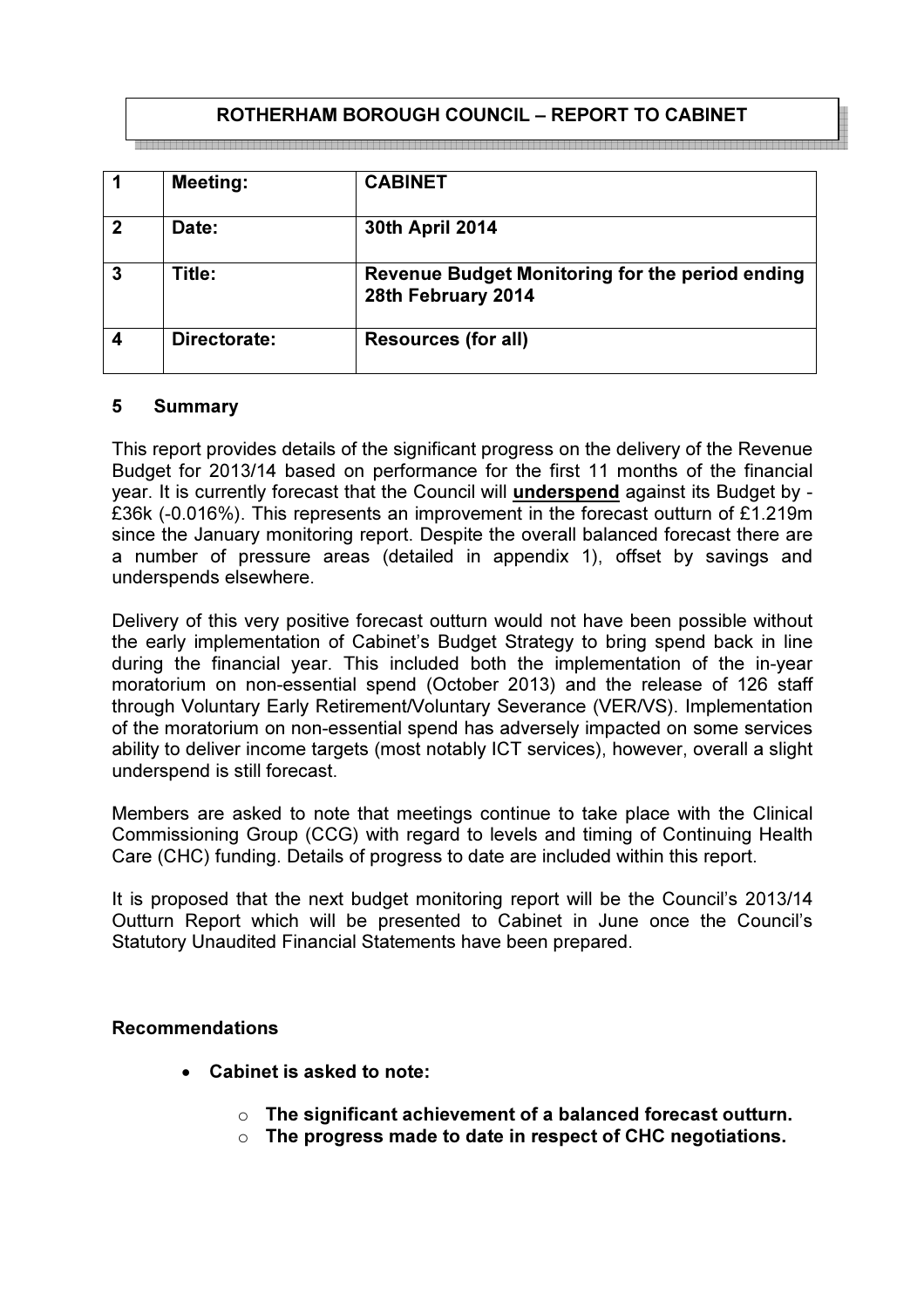# 7.1 Proposals and Details

This report presents details of spending against budget by Directorate covering the first 11 months of the 2013/14 financial year – April 2013 to February 2014 – and forecast costs and income to  $31<sup>st</sup>$  March 2014.

Resources Services which are currently being matrix-managed by Environment & Development Services (excluding ICT) and Neighbourhood & Adult Services are included within these respective Directorates.

# 7.2 The Overall Position

| <b>Directorate/Service</b>                            | Annual<br><b>Budget</b><br>2013/14 | <b>Projected</b><br><b>Outturn</b><br>2013/14 | Variance<br>after Actions<br>(over(+)/under(-)<br>spend) |        |
|-------------------------------------------------------|------------------------------------|-----------------------------------------------|----------------------------------------------------------|--------|
|                                                       | £'000                              | £'000                                         | £'000                                                    | %      |
| Children & Young<br><b>People Services</b>            | 46,531                             | 47,499                                        | $+968$                                                   | $+2.1$ |
| <b>Environment and</b><br><b>Development Services</b> | 47,433                             | 47,269                                        | -164                                                     | $-0.1$ |
| Neighbourhoods & Adult<br><b>Services</b>             | 79,659                             | 79,129                                        | $-530$                                                   | $-0.7$ |
| Resources                                             | 13,516                             | 14,000                                        | +484                                                     | $+3.6$ |
| <b>Central Services</b>                               | 34,335                             | 33,541                                        | $-794$                                                   | $-2.3$ |
| <b>TOTAL</b>                                          | 221,474                            | 221,438                                       | $-36$                                                    |        |
| <b>Housing Revenue</b><br>Account (HRA)               | 73,090                             | 70,122                                        | $-2,968$                                                 | $-4.1$ |

 Appendix 1 to this report provides a detailed explanation of the key areas of forecast over / underspend by Directorate. The summarised position for each Directorate is described below.

# Children & Young People's Directorate (+£968k forecast overspend)

The forecast overspend for Children's Services has improved (£156k) since the last report. (+£1.124m in the January monitoring report). The forecast overspend position is largely due to pressures within the Children & Families Safeguarding Service. The number of looked after children requiring placements at the end of January 2014 was 389, an increase of 3 since January but a reduction of 6 since the end of March 2013. The forecast outturn for Children's services reflects the additional continuing health care income being now received from Health and the increase in Early Years (including Children's Centres) underspend, which is now -£400k. It also reflects the £300k pressure as a result of Rawmarsh School converting to an academy as the deficit will remain with the Local Authority.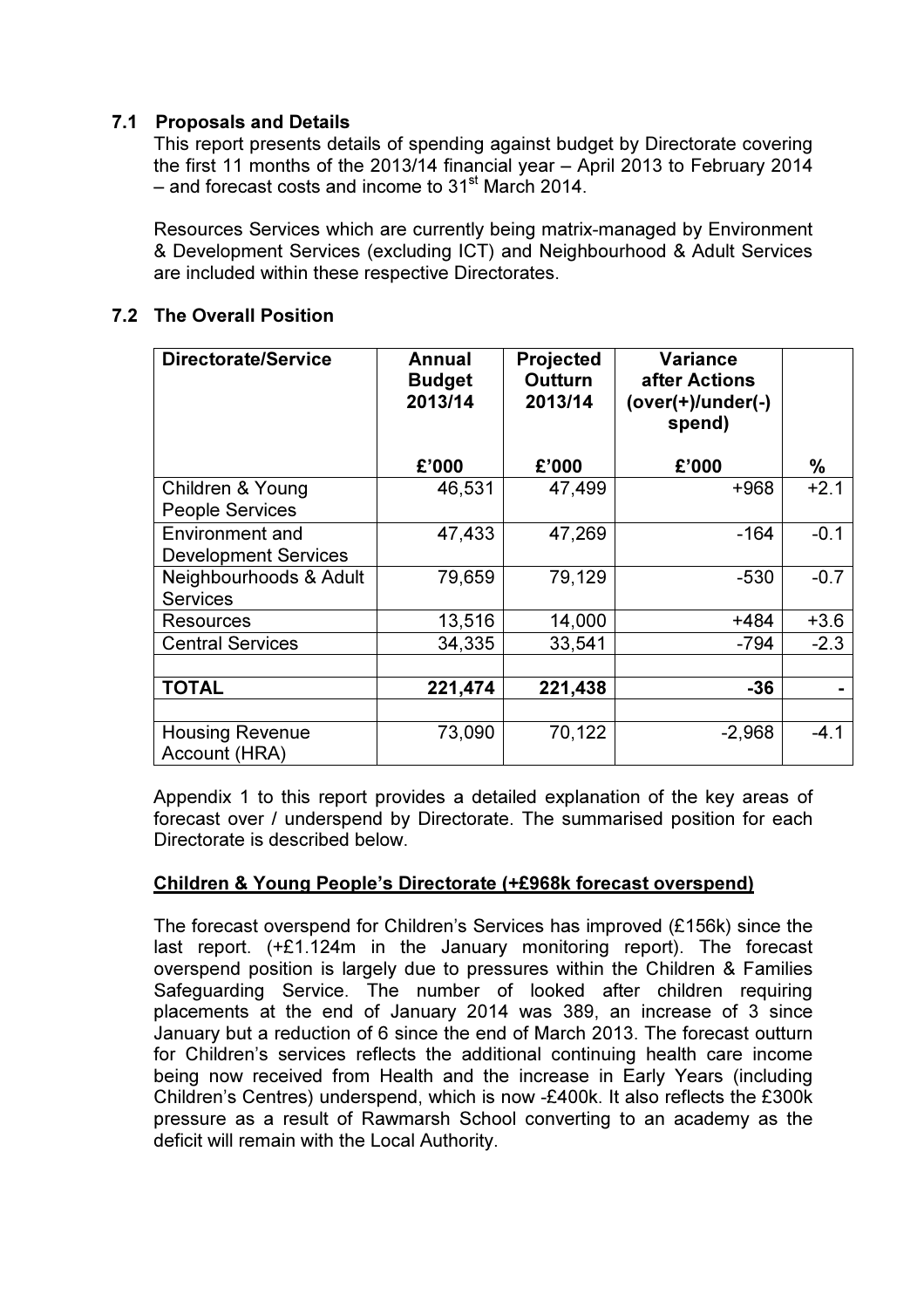Pressures on budgets for provision of Out of Authority Residential placements (+£1.409m), remand placements (+£180k) and the provision of independent Foster Care placements (+£267k) are the main service pressures. Although the number of Looked After Children has fallen since March 2013 the cost of placements has increased as children are presenting with more complex needs. The service is looking at how they can find suitable, alternative, value for money placements to meet the needs of these young people.

The Fostering & Adoption service is projecting to have 31 new adopters by the end of March 2014 which is 10 above the Invest to Save target and 13 greater than the number approved in 2012/13. The service is also projecting to be on target for the recruitment of new foster carers at a net gain of 21.

Forecast savings across other parts of the Directorate are helping to mitigate these key pressures. Details are shown in Appendix 1.

Children's Social Care services remain under pressure despite the services' proactive approach to drive down costs including:

- Continued operation and challenge by the Multi-Agency Support Panel
- Successful work undertaken by the Commissioning Team which has resulted in the commissioning and re-commissioning of service provider contracts with significant cost reductions/cost avoidance (£714k) to date in 2013/14.

### Environment & Development Services including Internal Audit, Asset Management, Communications & Marketing and Policy & Planning (-£164k forecast underspend)

 The Directorate is currently forecasting an overall underspend of -£164k through a combination of under and overspends: Customer Services (+£69k) and Planning and Regeneration (+£160k), Streetpride (-£130k), Communications (-£9k) and Audit & Asset Management (-£185k). The Business Unit is reporting a forecast underspend of -£69k.

 The forecast overspend now includes a forecast overspend of £166k for the Winter Pressures budget. It should however be noted that in 2012/13 this budget overspent by £466k. Details of the forecast overspend are included in Appendix 1.

#### Neighbourhoods and Adult Services including Commissioning, Procurement, Performance & Quality and Cohesion and Public Health - £530k forecast underspend)

Overall the Directorate (including ring-fenced Public Health funded services) is forecasting an underspend of -£530k. Within this, Adult Services are forecasting a slight underspend (-£24k) and Neighbourhood services a forecast underspend of -£321k. Commissioning, Procurement, Performance & Quality and Cohesion services are forecasting a collective underspend of (-£185k). Additional income from Health is now offsetting key pressures including income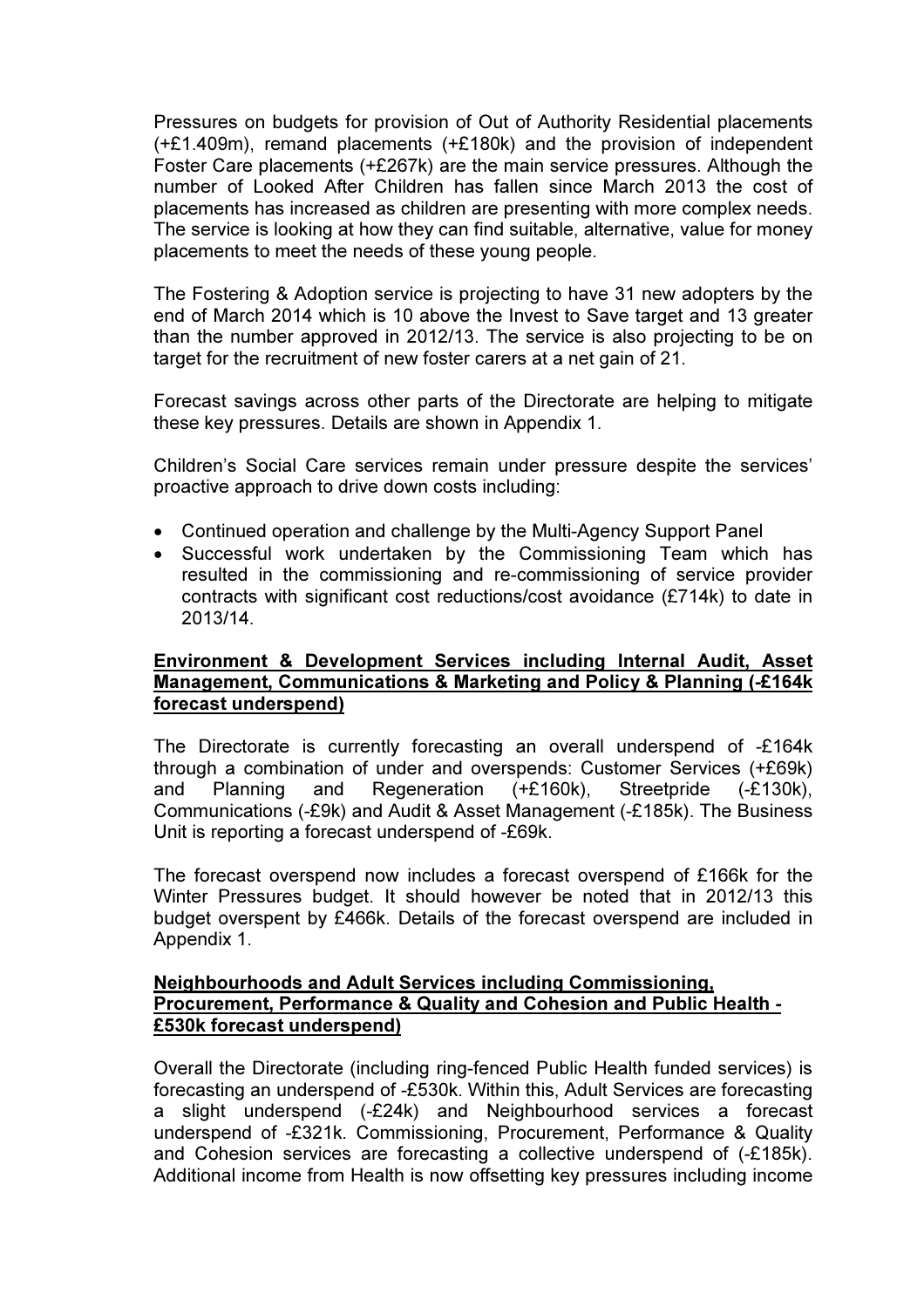for clients with continuing health care needs (£1.5m) and delays in implementing the restructure within in-house residential care services and recurrent budget pressures on demand for Direct Payments (Older People, Physical & Sensory Disability clients), Older People's domiciliary care, and day care transport provision for clients with Learning Disabilities.

There are also recurrent budget pressures on demand for Direct Payments (Older People, Physical & Sensory Disability clients), Older People's domiciliary care, and day care transport provision for clients with Learning Disabilities.

Public Health Services are currently forecasting a balanced outturn. (Ringfenced funding).

The forecast position for Neighbourhoods and Adult Services is made up of a number of under and overspends, detailed in Appendix 1.

#### Resources Directorate (+£484k forecast overspend)

Overall the Directorate is forecasting an overspend of +£484k. This is largely in respect of income pressures in the ICT service (+£850k) significantly mitigated by forecast savings elsewhere in the Directorate – most notably in respect of HR & Payroll reduced costs and increased income generation. The forecast position for Resources is made up of both forecast under and overspends, shown in Appendix 1.

#### Central Services (-£794k forecast underspend)

In setting the 2013/14 Budget, the Council proposed a recurrent savings target of £300k in respect of renegotiating Staff Terms and Conditions. Options for progressing this saving have been considered and rejected by the Unions. This target currently remains undelivered.

When the 2012/13 budget was agreed it included a £2m savings target for Commissioning Savings. Currently £387k of that target remains to be delivered.

There is currently a forecast pressure of +£393k on the Land Bank due to the need to keep vacant council owned properties secure until they are sold or demolished.

There is also a forecast pressure of £109k in respect of Statutory Costs (eg Planning Notices and key investigations).

As reported previously the unused Council Contingency Fund (-£600k) is available to mitigate budget pressures across the Council. Additionally, during the budget setting process for 2014/15 recurrent savings of £1.3m were identified in respect of revenue savings deliverable through the refinancing of capital spend originally funded by prudential borrowing. There is also a forecast underspend on the budget for External Audit costs (-£83k) – these are recurrent and were agreed as part of the 2014/15 Budget Setting Process. These savings are also available to support the Council in 2013/14.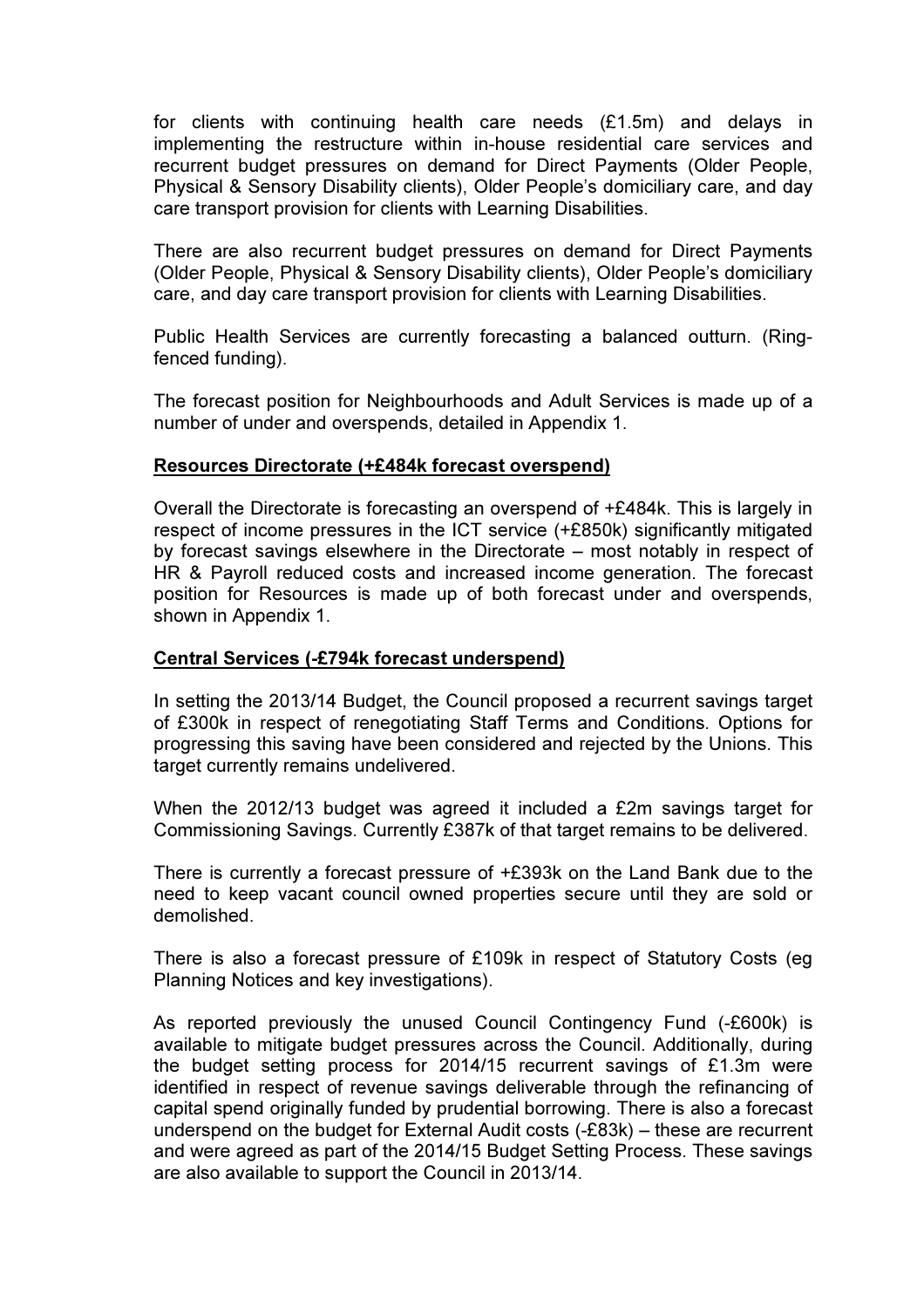## 7.3 Housing Revenue Account (HRA) (Forecast underspend -£2.968m)

The Housing Revenue Account is now forecasting a contribution to reserves compared with the agreed budget. The HRA had budgeted to use £2.599m from reserves but current forecasts of a £2.968m underspend is now resulting in a contribution to reserves of £369k.

### 7.4 Agency, Consultancy and Non-Contractual Overtime Costs

The forecast outturn position includes costs in respect of Agency staff, Consultancy and non-contractual overtime. Detailed below is the analysis by Directorate, including comparisons with 2012/13 financial year:

#### Agency

| <b>Directorate</b>                                      | <b>Outturn</b><br>2012/13 | <b>Cumulative</b><br>to Feb 2013 | <b>Cumulative</b><br>to Feb 2014 |
|---------------------------------------------------------|---------------------------|----------------------------------|----------------------------------|
|                                                         | £'000                     | £'000                            | £'000                            |
| Children & Young People's<br><b>Services</b>            | 546                       | 471                              | 742                              |
| Neighbourhoods & Adult<br><b>Services</b>               | 530                       | 369                              | 297                              |
| <b>Environment &amp; Development</b><br><b>Services</b> | 266                       | 205                              | 532                              |
| <b>Resources</b>                                        | 194                       | 182                              | 134                              |
| <b>TOTAL</b>                                            | 1,536                     | 1,227                            | 1,705                            |

Agency staff have in the main, been used as a temporary measure to help introduce more robust and sustainable reductions to the overall staff cost base. This has shown a more marked increase this year to date compared to last year as a result of meeting the demands of various reviews and restructures. These are being kept under close review. The Agency costs in the table above are significantly mitigated by budget savings from vacant posts.

Within Children's Services the increased agency costs during the year have been incurred as a result of the need to cover the Interim Director of Safeguarding, Children & Families post; vacant social worker and team manager posts, and social work posts where staff are absent from work for sickness reasons or on maternity leave; and vacancies, sickness and maternity leave in residential care. The statutory responsibilities and performance and inspection regimes in children's social care mean that posts can only be left unfilled for short periods, and colleague cover for absence is not sustainable. Overall, sickness and turnover is at acceptable levels, below the council average.

Recruitment to the permanent Director post was successfully completed in March and the appointee will be taking up post in August 2014.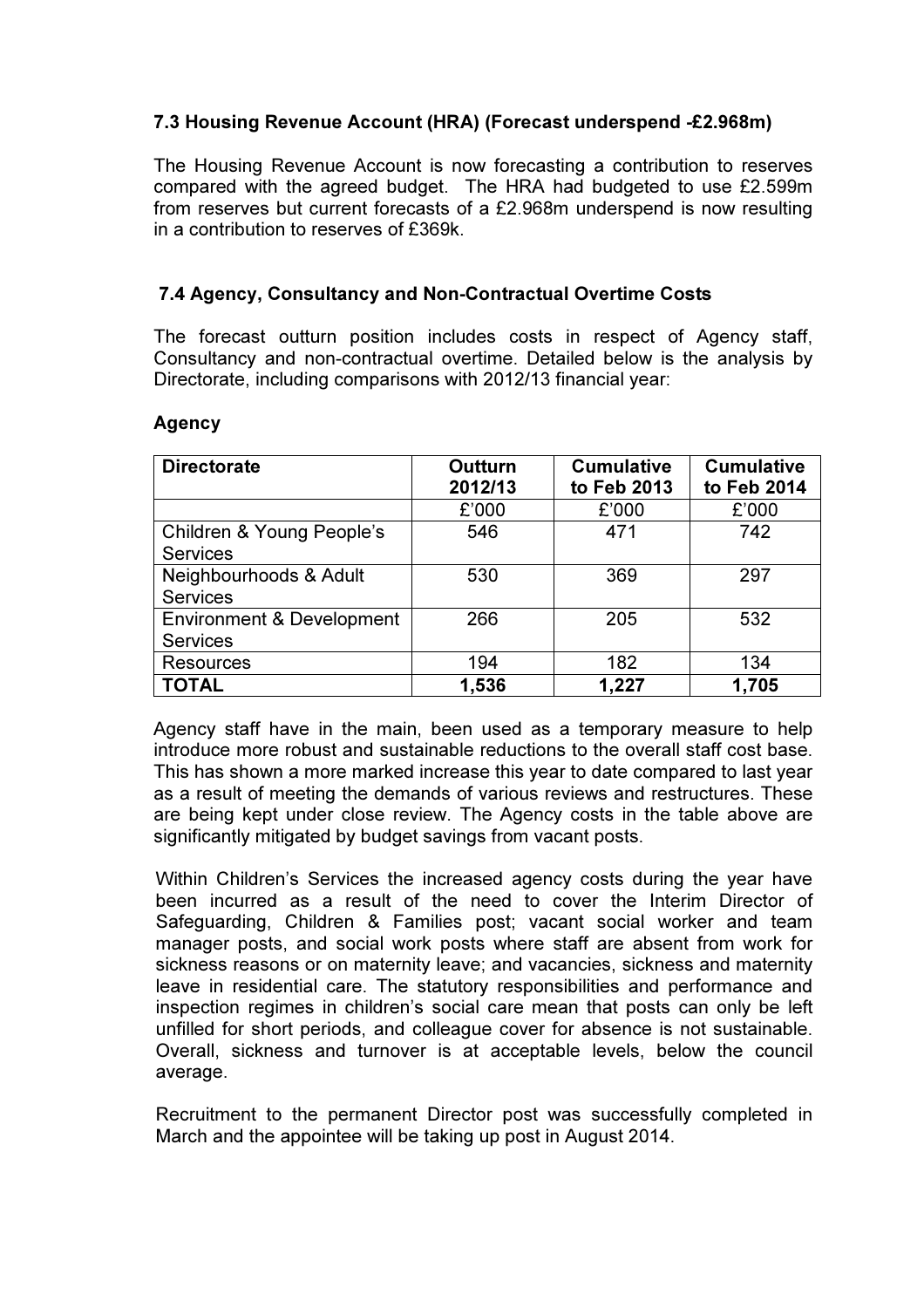All team manager posts were filled through recruitment in late 2013 and all appointees are now in post. RMBC's terms and conditions for social worker posts (Band G-J) require only one month's notice. Allowing for advertising and arranging interviews typically takes a period of 7 weeks with appointees usually being required to work 4-8 weeks' notice, this leaves a significant period of operating with a vacancy so where cover is essential the use of agency staff is unavoidable. The service is working to combat this by having monthly recruitment campaigns, but the vast majority of applications come from newly qualified staff. This is a regional issue – there is an acknowledged shortage of experienced social workers in the region.

The DfE recently released findings from the first round of social work workforce data which LA's are required to report on. Rotherham ranks amongst the lowest Authorities for use of agency staff and turnover compared with its statistical neighbours.

The use of agency staff in Adult Services has reduced compared to February 2013 levels and relates to social work vacancies and the need to maintain essential cover in some services areas, and provision of cover arrangements pending the implementation of a revised timetable, agreed with the Council, for the new staffing structure in Residential Care.

Environment and Development Services agency costs are greater compared with the cumulative spend to February last year due to cover arrangements within Waste services pending the implementation of a new structure and resourcing additional Highway Maintenance capital works. Also, seasonal Grounds Maintenance work is now undertaken by a combination of seasonally employed staff and agency workers to minimise the cost of cover arrangements.

Agency spend also exists within ICT services where Agency staff are covering a key role (Senior Network Specialist) which the service has been unable to recruit to.

| <b>Directorate</b>                                      | <b>Outturn</b><br>2012/13 | <b>Cumulative</b><br>to Feb 2013 | <b>Cumulative</b><br>to Feb 2014 |
|---------------------------------------------------------|---------------------------|----------------------------------|----------------------------------|
|                                                         | £'000                     | £'000                            | £'000                            |
| Children & Young People's<br><b>Services</b>            | 338                       | 275                              | 217                              |
| Neighbourhoods & Adult<br><b>Services</b>               | O                         | 0                                | 47                               |
| <b>Environment &amp; Development</b><br><b>Services</b> | 108                       | 62                               | 159                              |
| <b>Resources</b>                                        |                           |                                  | 23                               |
| <b>TOTAL</b>                                            | 447                       | 338                              | 446                              |

#### **Consultancy**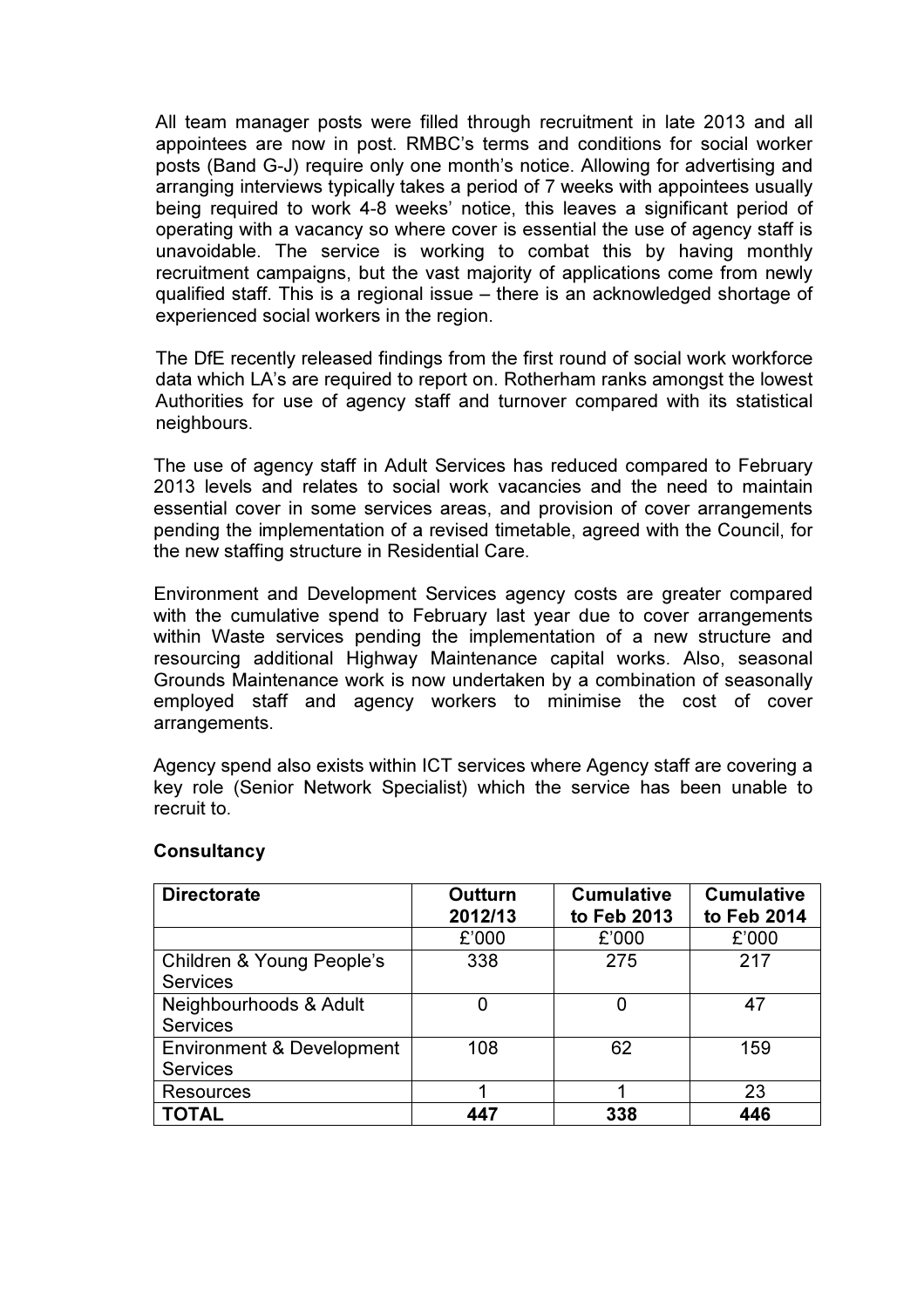Consultancy expenditure within Children's Services for the first 11 months of 2013/14 has reduced considerably when compared with the same period last year. The consultancy expenditure predominantly relates to the School Effectiveness Service and services funded by external funding. School Effectiveness consultancy costs are funded from a combination of revenue budget, Dedicated Schools Grant (DSG) and earned income from Schools.

NAS Consultancy spend is within Neighbourhoods services and is in respect of Green Deal Housing energy advice and help to improve employment outcomes/prospects of future employment for long-term unemployed individuals. This spend is largely grant funded.

Consultancy costs within EDS predominantly relate to review of potential development sites and transportation links within the Local Development Plan.

Resources Consultancy costs mainly in respect of Legal Services associated with the investigation into sexual exploitation of children and specialist ICT Services.

| <b>Directorate</b>                                      | <b>Outturn</b><br>2012/13 | <b>Cumulative</b><br>to Feb 2013 | <b>Cumulative</b><br>to Feb 2014 |
|---------------------------------------------------------|---------------------------|----------------------------------|----------------------------------|
|                                                         | £'000                     | £'000                            | £'000                            |
| Children & Young People's<br><b>Services</b>            | 84                        | 79                               | 112                              |
| Neighbourhoods & Adult<br><b>Services</b>               | 403                       | 356                              | 347                              |
| <b>Environment &amp; Development</b><br><b>Services</b> | 499                       | 423                              | 476                              |
| <b>Resources</b>                                        | 139                       | 128                              | 129                              |
| <b>TOTAL</b>                                            | 1,125                     | 986                              | 1,064                            |

#### Non-Contractual Overtime

Children's Services overtime is largely in respect of safeguarding in residential care homes. OfSTED requirements are that, if possible, agency staff are not used to cover vacancies, hence the reliance on overtime in the short term pending newly recruited staff taking up post.

Overtime spend within Adult Services is mainly due to the need to maintain statutory staffing levels in residential, home care, day care services and social work posts and represents cover for sickness and time delays for notice periods when recruiting to vacant posts.

Environment and Development Services overtime spend is predominantly in respect of Streetpride Services – Highways, Network Maintenance, Street Lighting, Street Cleansing and Grounds Maintenance where work is often undertaken at times to avoid inconvenience and danger to the public. Planning and Regeneration Services and Waste Management Services for sickness and holiday cover. The Environment & Development Services overtime cost to end of January also includes provision of cover within Facilities Services (+£24k).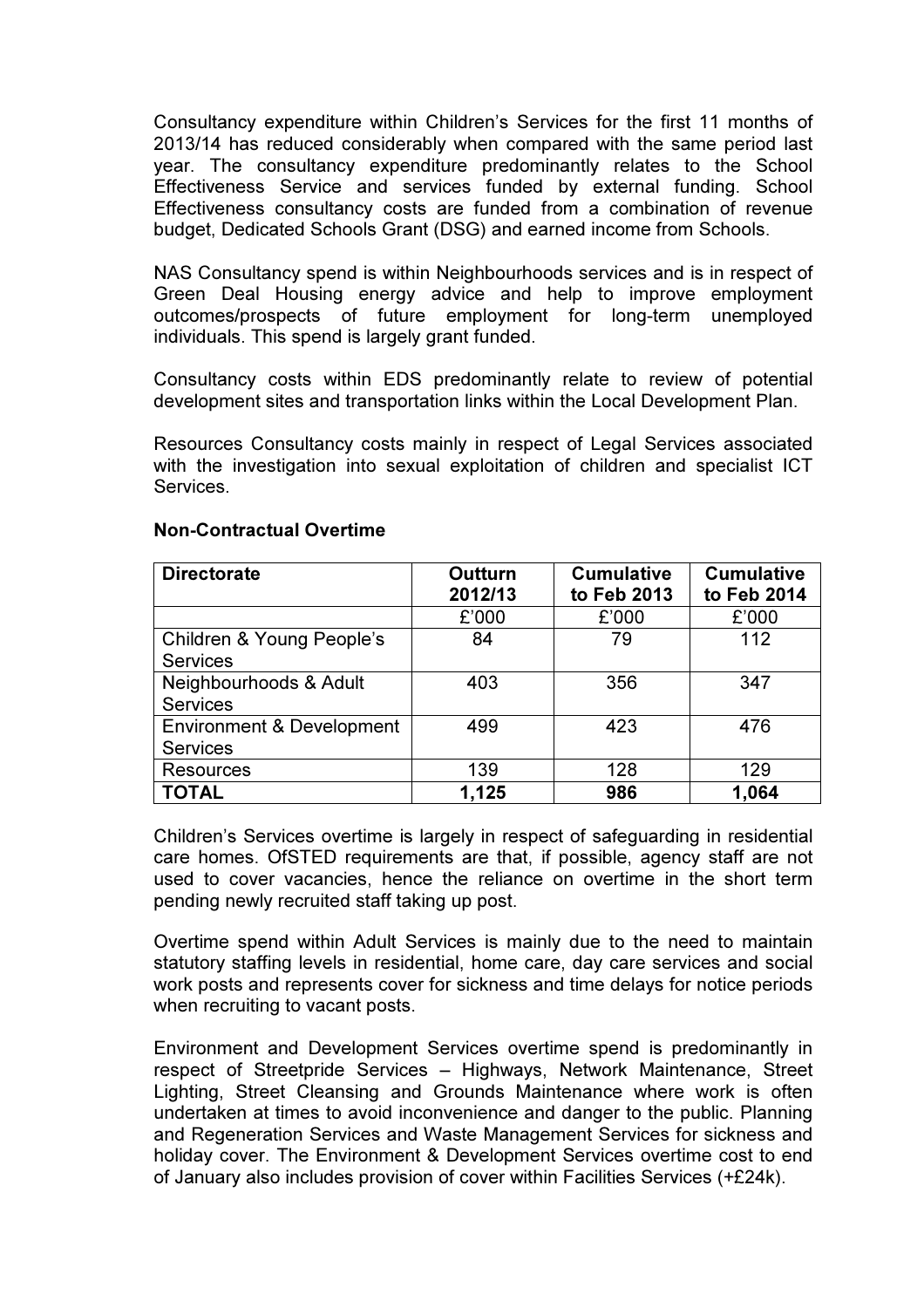The Resources Directorate's overtime is predominantly in respect of Revenues and Benefits associated with the service carrying a number of vacancies and significant workload pressures primarily brought about by welfare reform changes that are resulting in additional customer contact and income collection and recovery activity (£73k), maintaining ICT services (£33k), maintaining Financial systems (£1k), HR and Payroll Services (£7k), and Town Hall attendants (£15k).

# 7.5 Collection Fund

Council Tax: Based on the first 11 months of 2013/14 collection rates indicate that the Council is now expected to achieve slightly above the budgeted level of Council Tax - £78.3m. (97% Collection Rate). The value of Council Tax collected is over £5m more than that collected in 2013/14. This increase represents the additional properties within the borough, new Council Tax income paid through the Council Tax Reduction Scheme and additional income from revisions to the policy on second homes and empty properties.

Business Rates: The Council is currently forecasting to achieve slightly more than the budgeted level of business rates (£34.304m).The collection rate is now expected to be 98.2% which is 0.2% greater than last year.

These Collection Rates are a considerable achievement – with regard to business rates, as previously reported, there has been considerable uncertainty over the number and value of appeals - particularly those backdated to earlier years – which can have a significant impact on the level of rates collectable going forward. Details of the number and value of appeals are held by the VOA which has only recently made this information available to authorities.

# 7.6 Continuing Health Care negotiations

Members will be aware that work has been taking place between the local authority and the Clinical Commissioning Group to:

- Review the way in which funding is allocated to children and young people and adults eligible for Continuing Care
- Review the clinical assessments for current children and young people eligible for Continuing Health Care, and examine the levels of funding allocated
- Consider new cases which might be eligible for Continuing Health Care and carry out a clinical assessment
- Timely challenge/appeal of borderline decisions
- Review the system of decision making through the Continuing Care Panel

Through a series of meetings, senior officers from the local authority and the CCG have agreed the methodology, and work is starting to review children and young people's cases through clinical assessment. These will then be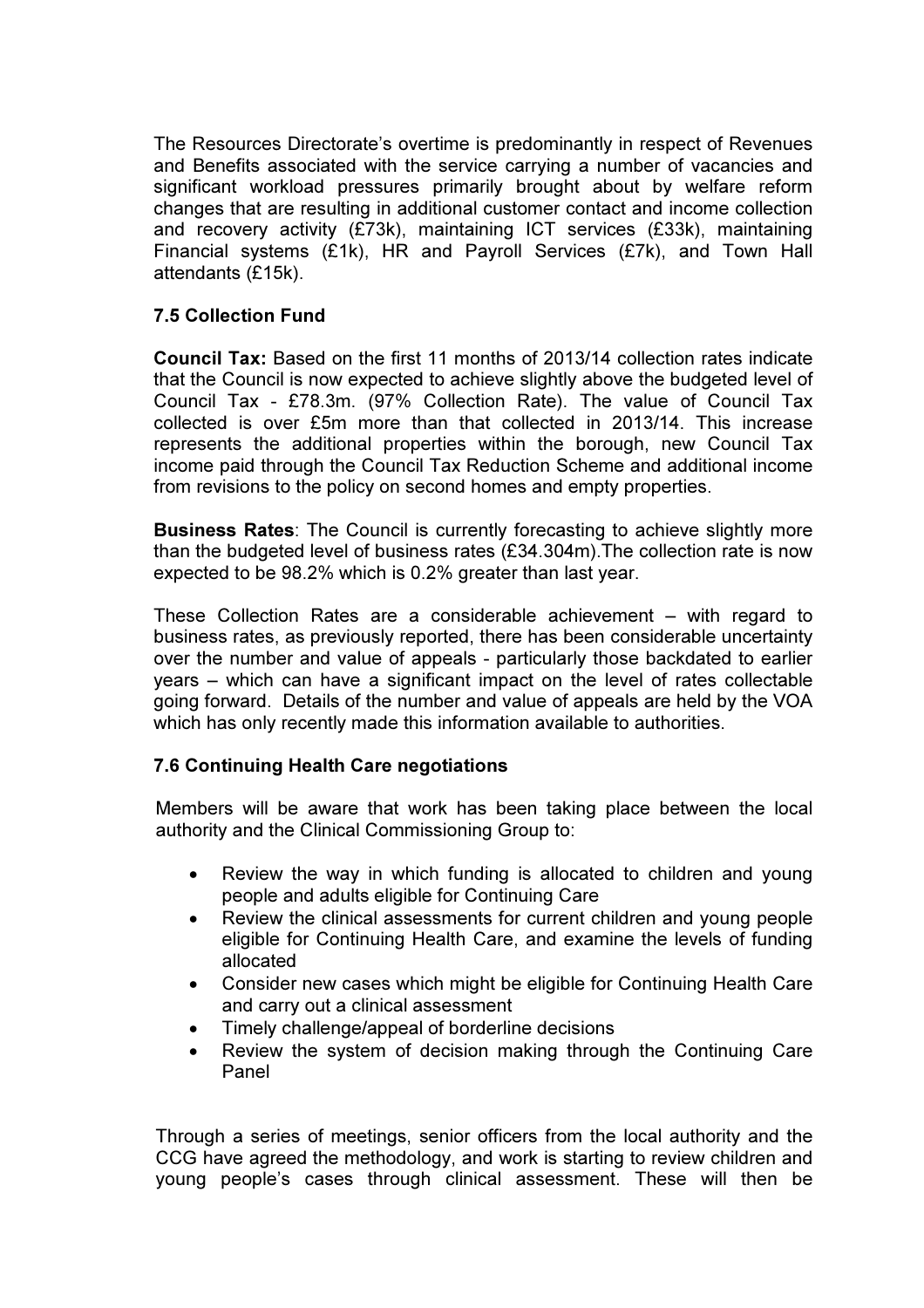presented to the newly constituted Continuing Care Panel for consideration against the national guidance.

For Children and Young People's service the CCG have agreed a recalculated invoice which is higher than the original block grant; and have also set aside additional funding for 2013-14 to provide for any cases which are eligible for Continuing Health Care at a higher rate. The full financial impact of this is not yet known, but the current invoice of £696k has been agreed. This is reflected in the reduced forecast outturn presented for CYPS in this report.

Further information on the financial impact will be provided to members as the work progresses.

#### 8. Finance

The financial issues are discussed in section 7 above.

#### 9 Risks and Uncertainties

At a time of economic difficulty and tight financial constraints, managing spend in line with the Council's Budget is paramount. Careful scrutiny of expenditure and income across all services and close budget monitoring therefore remain a top priority if the Council is to deliver both its annual and medium term financial plans while sustaining its overall financial resilience.

### 10. Policy and Performance Agenda Implications

The delivery of the Council's Revenue Budget and Medium Term Financial Plan within the parameters agreed at the start of the current financial year is essential if the objectives of the Council's Policy agenda are to be achieved. Financial performance is a key element within the assessment of the Council's overall performance framework.

### 11. Background Papers and Consultation

- November Revenue Budget Monitoring Report Cabinet December 2013
- Revenue Budget and Council Tax for 2013/14 Report to Council 6th March 2013.
- Strategic Directors and Service Directors of the Council

Contact Name: Stuart Booth, Director of Financial Services, ext. 22034 Stuart.Booth@Rotherham.gov.uk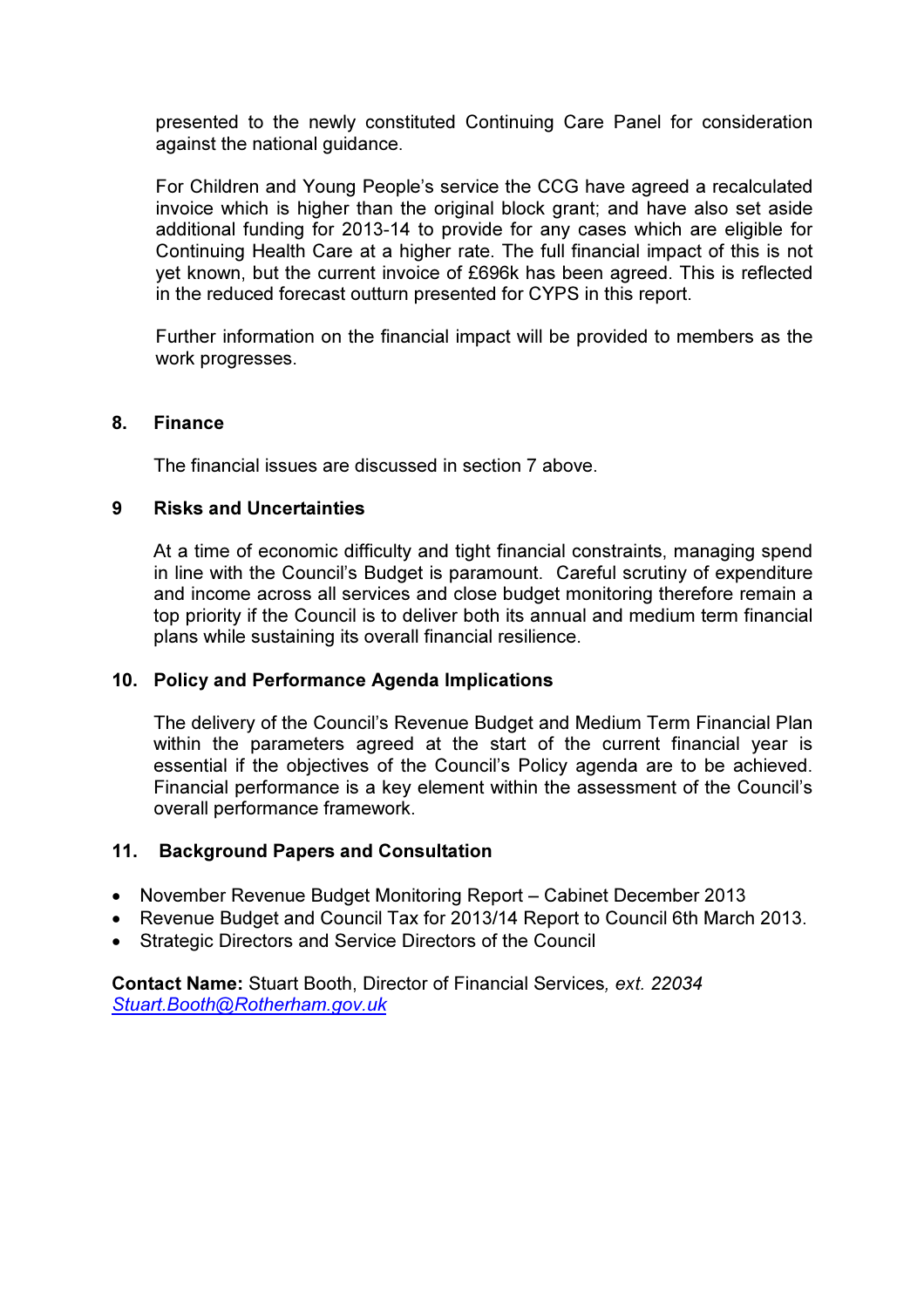# Appendix 1

## Key reasons for forecast over / underspends

# Children & Young People's Services (+£968k forecast overspend)

The key factors contributing to the forecast overspend are:

### Directorate Wide (+£279k forecast overspend)

The forecast over spend is due to the inclusion of a provision for the forecast deficit position on Rawmarsh Comprehensive School when it converts to an academy in 2014/15 (+£300k) and a forecast overspend on the Central budget due to the additional costs of Records Management (+£9k) & supplies & services (+£2k). This is partially offset by a forecast underspend on pensions costs (-£32k) due a reduction in number of payments.

## Safeguarding, Children and Families Service Wide (+£93k forecast overspend)

The forecast over spend on legal fees (+£110k) due largely to an increase in court fees notified to us in July 2013, agency & advertising costs for the Director of Safeguarding post (+£14k) and inspection consultancy costs (+£38k) is partially offset by staff cost savings (-£69k) within Business Support.

## Child Protection Teams (+£28k forecast overspend)

This forecast overspend is due to confirmation of a reduction in the DSG contribution from schools (+£49k) offset by forecast underspends on supplies in the Safeguarding Unit due to the moratorium (-£7k) and savings on the Advocacy contract within the Children's Rights Team (-£14k).

### Children in Need Social Work Teams (+£177k forecast overspend)

This forecast overspend is in respect of Agency staff costs & additional staff appointments within the Children in Need North team & the Borough Wide team (+£151k), tribunal, premises & mileage costs in the Children in Need South team (+£27k) and a charge for call handling for the Out of Hours Team (+£33k) partially offset with staff cost savings from the Early Intervention teams (-£13k) & the Family Assessment team (-£21k).

# Looked After Children (+£1,102k forecast overspend)

The service is forecasting an overspend mainly due to the cost of out of authority residential placements (+£1,409k), remand placements (+£180k) and independent fostering placements (+£267k). This includes a provision for additional Continuing Care income from CCG of £221k above the projected income. Further details of placements are below: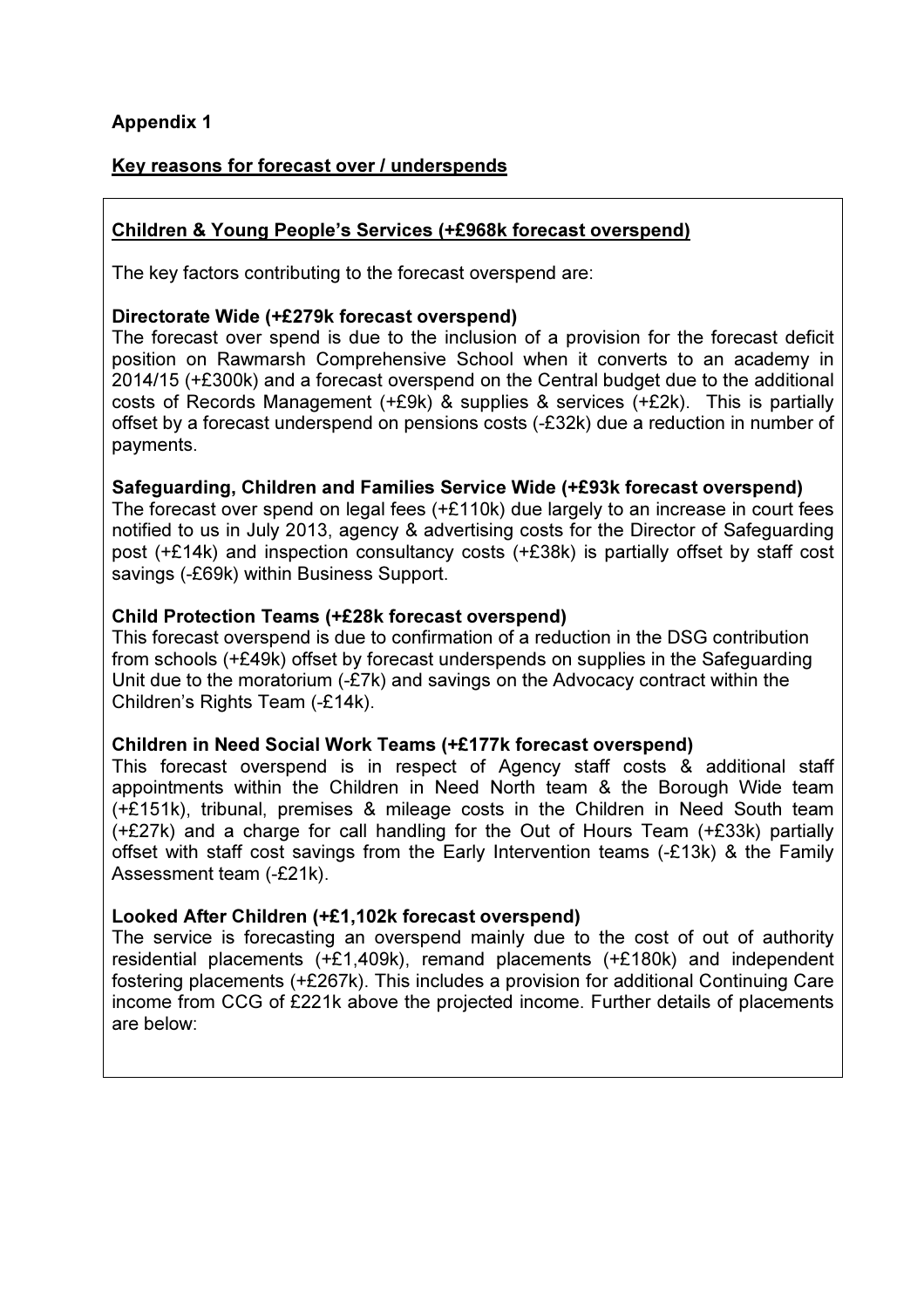|                                           | 2011/12           |                                            |                                 | 2012/13            | 2013/14 as at $28th$ February |                    |                                                        |
|-------------------------------------------|-------------------|--------------------------------------------|---------------------------------|--------------------|-------------------------------|--------------------|--------------------------------------------------------|
|                                           | Average<br>No. of | Average<br>Cost of<br>placements Placement | Average<br>No. of<br>placements | Average<br>Cost of | Average No.<br>οf             | Average<br>Cost of | Actual<br>Number of<br>placements Placement placements |
| <b>Placement Type</b>                     |                   |                                            |                                 | Placement          |                               |                    |                                                        |
|                                           |                   | £ per week                                 |                                 | £ per week         |                               | £ per week         |                                                        |
| Out of Authority Residential              | 18                | 3,022                                      | 21.1                            | 3,206              | 24.7                          | 3,149              | 31                                                     |
| R1 Accommodation only U/A                 |                   | U/A                                        | U/A                             | U/A                | <b>U/A</b>                    | U/A                | 11                                                     |
| R2 Accommodation & therapy U/A            |                   | U/A                                        | U/A                             | U/A                | <b>U/A</b>                    | U/A                | 10                                                     |
| R3 Accommodation, therapy & education U/A |                   | U/A                                        | U/A                             | U/A                | <b>U/A</b>                    | <b>U/A</b>         | 6                                                      |
| R4 Parent & Baby U/A                      |                   | U/A                                        | U/A                             | U/A                | U/A                           | U/A                | 0                                                      |
| Secure U/A                                |                   | U/A                                        | U/A                             | U/A                | U/A                           | U/A                |                                                        |
| Remand U/A                                |                   | U/A                                        | U/A                             | U/A                | 1.6                           | 3,101              | 0                                                      |
| <b>Independent Fostering Agencies</b>     | 125               | 887                                        | 121                             | 874                | 107.1                         | 884                | 104                                                    |
| Standard U/A                              |                   | U/A                                        | 74.8                            | 745                | 66.4                          | 764                | 63                                                     |
| Complex U/A                               |                   | U/A                                        | 27.2                            | 938                | 23.6                          | 1,158              | 28                                                     |
| Specialist U/A                            |                   | U/A                                        | 19                              | 1,287              | 17.1                          | 978                | 13                                                     |
| <b>In-house Fostering</b>                 | 158.8             | 230                                        | 162                             | 246                | 165.2                         | 244                | 160                                                    |

**Note:** U/A - This detailed breakdown was unavailable at the time but will be in the future

## Out of Authority Residential Care

- The number of children in residential out of authority placements as at end of February 2014 is 31 (an increase of 2 since January and an increase of 6 since 31 March 2013).
- Due to the increasing complexity of children's needs being admitted into residential out of authority placements & despite successful negotiations by the Commissioning team to minimise the cost of these placements, the average cost per week of these placements has increased from £3,022 in 2011/12 to £3,149 currently – an increase of 4.2%.
- The average number of placements in the same period has risen by 6.7 (37%)
- From 1 April 2013 children's remand placements are fully funded by the Local Authority & RMBC was provided with a national grant of £78k to cover these additional costs. The cost of these placements in 2013/14 so far is £258k, which shows that the grant was grossly inadequate. There are however currently no remand placements.

### Independent Fostering Agencies

- The number of children in Independent Foster Care as at end February 2014 is 104 (a reduction of 1 since January & a reduction of 9 since the end of March 2013).
- The average weekly cost of a placement has reduced by an average of £3 or 0.3% since 2011/12.
- The average number of placements during the same period has decreased by 17.9 (14%)

### In-house Fostering

- The number of children in in-house fostering placements as at end of February is 160 (a reduction of 1 since January & a reduction of 11 since the end of March 2013).
- The average weekly cost of a placement has risen by an average of £14 or 6% since 2011/12.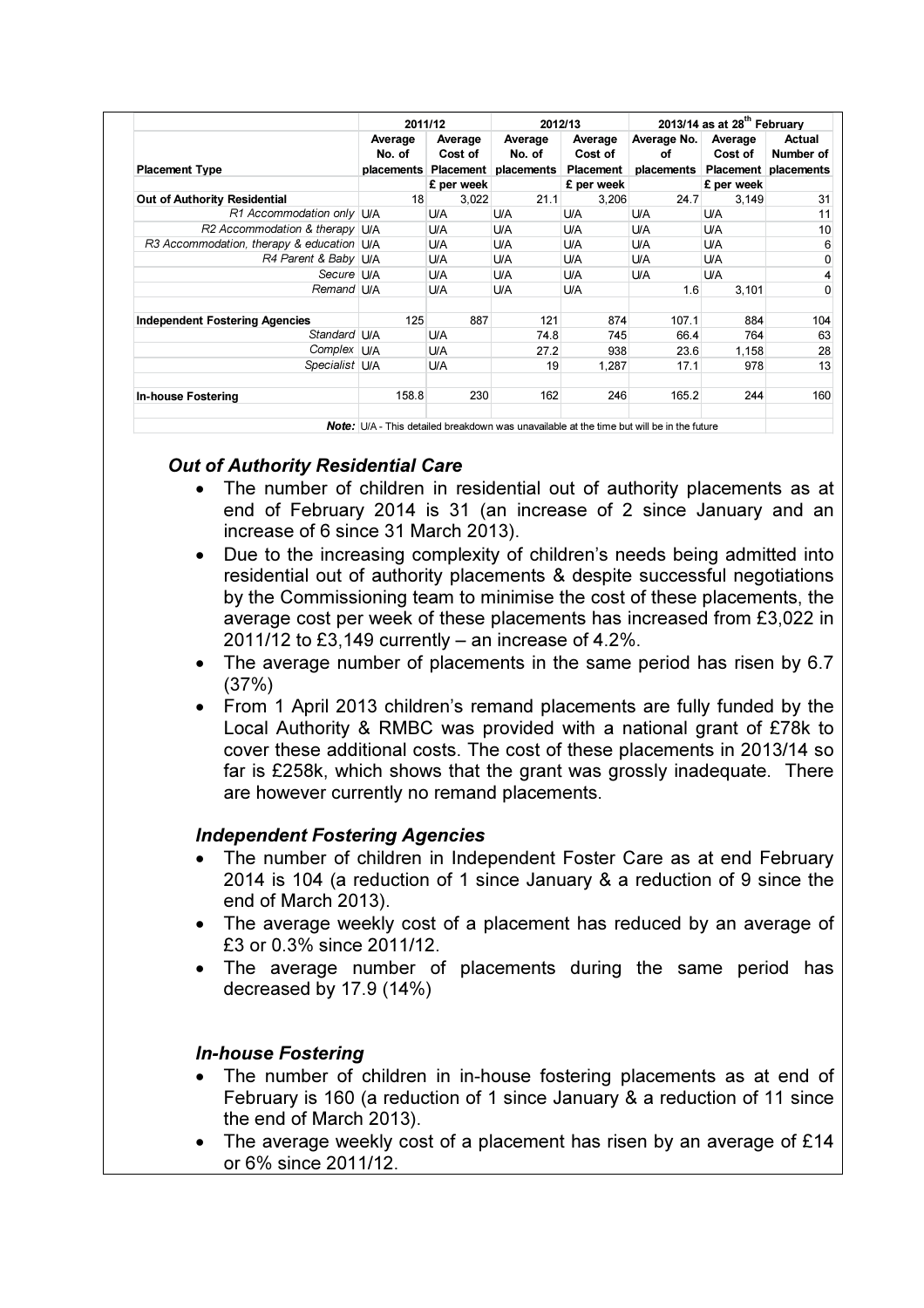• The average number of placements during the same period has increased by 6.4 (4%)

A further cost within this area is +£28k that paid for a consultant to review health care contributions towards children's continuing health care needs which has shown its worth by being able to raise a provision for £221k of additional income.

An additional overspend has been incurred (+£15k) for a court ordered care package. These pressures are partially offset by projected underspends in Contact Worker Team (-£29k) due to delays in recruitment, Children's Homes (- £124k) mainly due to not staffing the Silverwood annexe, Fostering Services (- £283k) due to a forecast underspend on fostering allowances & equipment, Residence Orders & Families together placements, (-£166k) due to the reprofiling of adoption placements and the impact of this on inter-agency adoption costs & maximising the use of grants, (-£70k) reduced use of transport for LAC children & (-£125k) in Leaving care on accommodation costs & a reduction in the number of weekly payments.

## Disability Services (+£111k forecast overspend)

This service is now forecasting an overspend mainly due to overtime & agency costs at Cherry Tree & Liberty residential homes due to the need to cover sickness & vacancies (+£85k), and an overspend on Direct Payments (+£88k) partially offset by forecast staff costs underspends within the Disability Team (-£62k). The forecast overspend on Direct Payments is due to providing carers to support families with children with extremely complex needs which would otherwise require Out of Authority residential placements at a much higher cost.

### Remaining CYPS Services (-£822k)

The overall CYPS overspend is also partially offset by projected under spends on School Effectiveness (-£22k) due to some delays in recruitment, in the Special Education Provision (-£98k) mainly due to in year redundancies & savings on staff vacancies, (-£400k) due to ceasing non-essential spend & reallocation of funding in the Early Years' service, (-£294k) staff cost savings, ceasing non-essential spend & maximising grants in the Integrated Youth Support Service and a further contribution from the Education Catering Service (-£8k).

# Environment & Development Services-£164k forecast underspend)

The above forecast underspend includes the Winter Pressures forecast overspend of +£166k. In 2012/13 these costs exceeded budget by +£466k.

### Streetpride -£130k forecast underspend

The position at April – January was +£51k forecast overspend. Streetpride services are now reporting an improved position of -£130k forecast underspend.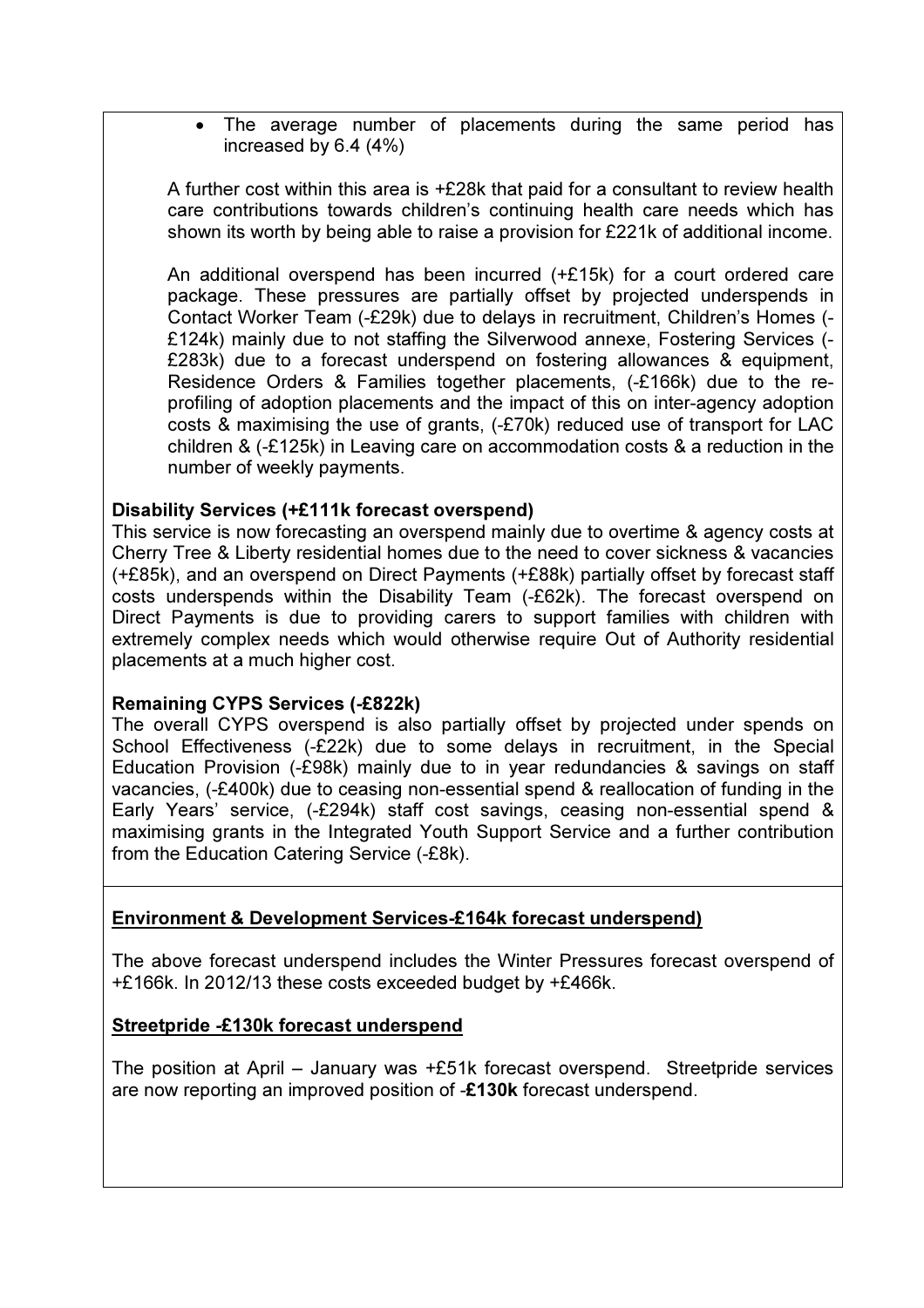### Network Management +£218k forecast overspend.

Network Management is now showing a projected pressure for winter maintenance of +£166k. Parking continues to report a pressure of (+£182k) which is mainly due to a shortfall on income recovery. Other service pressures of +£19k exist within Drainage. These are being partially offset by increased income from Streetworks and Enforcements (-£56k) and reduced Street Lighting energy costs (-£44k), reduced costs on Highways Maintenance (-£46k) and in Public Rights of Way (-£3k).

### Waste Services -£30k forecast underspend

Waste Management services have pressures primarily on income from sale of recyclables as a result of a general reduction in waste volumes, and from commercial waste contracts which are still less than budgeted following the downturn in economic activity. Current projections have been reduced to a pressure of  $(+£193k)$ , this is being mitigated by Waste Disposal projecting to be underspent by (-£181k) based on known changes to tipping locations, fluctuations in waste streams and there is also an underspend of (-£42k) on the Waste PFI project mainly due to the late implementation of recruiting to a Project Support post.

## Corporate Transport Unit -£293k forecast underspend

Mainly due to expected reduced costs on Home to School Transport (-£184k) and (- £52K) due to savings on operator licences and receipt of operator grant payments. A surplus on Stores is still anticipated -£57k as a result of the materials issued, in the main for Street Lighting schemes.

# Leisure and Green Spaces +£110k forecast overspend

Green Spaces position now shows a pressure +£110k; + £32k non-delivery of full allotments saving proposal, +£123k Country Parks due to VAT issue, this position has worsened from last month due to approved additional spend at TCP for cafe improvements and a boat/container purchase (this position may change as further VAT analysis is being undertaken on RVCP income for train/playdales/watersports). Further savings -£45k have been reported on recreational grounds and urban parks mainly due to vacant posts.

Leisure Services are reporting a net nil position as follows: Sports Development (+£9k) late implementation of Stadium saving and (+£4k) on Landscape Design, (-£7k) on Trees & Woodlands due to increase in works and (-£6k) on LGS Management and Admin. due to a vacant post, moratorium and savings on Project Development as fewer projects than anticipated.

Across the rest of Streetpride services an improved position is being reported, -£189k partially due to increased income from current transportation and highways work which is offsetting some pressures within Community Services, mainly due to increased pressures regarding fly-tipping and a shortfall in income within grounds maintenance totalling +£54k.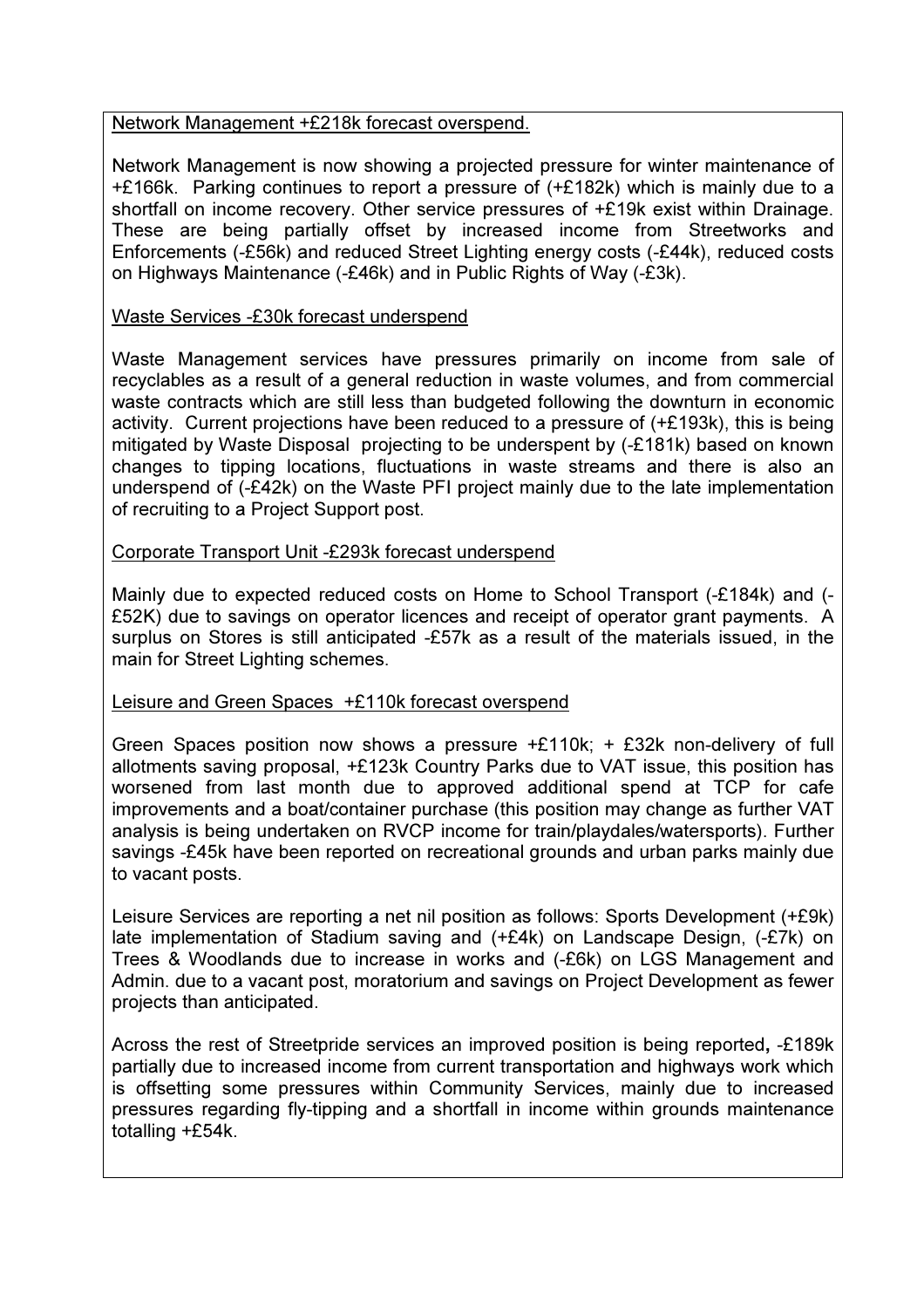# Regeneration, Planning, Customer and Cultural Services +£229k

At April – January a forecast overspend of +£399k was reported. Budgets from Policy and Partnerships are now showing within this Service Area. The details below are the key pressures as at the end of February.

## Regeneration and Planning (+£160k) :

The key pressures within Regeneration and Planning are : (+£329k) from Planning due to reduced income from planning applications, additional required spend on the Local Development Plan and a VAT payment due from previous years, resulting from an audit. Smaller pressures are reported from Markets (+£24k). These are being partially offset by identified savings (-£92k) from higher than expected occupancy levels at the Business Centres and (-£59k) savings has been declared by RIDO (Rotherham Investment and Development Office) due to grant funding being used. Further net savings of (-£42k) have been identified from other areas.

### Customer and Cultural Services (+£69k) :

Customer Services are showing a combined overspend of (+£233k): Customer Access continue to report an unachievable saving from 2012/13 of (+£80k) and a further (+£110k) from the 2013/14 savings proposals, partially mitigated by some staff savings (-£5k) and further pressures within the Customer Contact Centre (+£31k). Some further savings have been declared due to reduced support costs (-£25k) and due to a delay on spend for computer refresh (-£15k).

Riverside Library is now reporting an over spend largely due to the need to pay relief staff (+£7k), Registrars are reporting an overspend of (+£16k) and Cashiers are reporting (+£36k) due to increased charges from use of pay point and post offices for receipt of income. A pressure still remains on the Customer Service Centre regarding security costs (+£20k). There are some small savings across Customer Services (- £22k) due to the moratorium.

### Cultural Services are reporting an underspend (-£164k)

The change in venue for celebratory services did create a financial pressure which has now been fully mitigated by some staff savings and the impact of the moratorium across Heritage Services. Savings of (-£4k) are being shown on museum stores having vacated a site earlier than anticipated, together with (-£7k) on Heritage Services due to reduced running costs for Boston Castle and general sites. Across Theatres and Arts there is a combined saving of (-£123k) due to some salaries savings, additional income at the Theatre and due to the moratorium. Within Library Services due to the moratorium and staff leaving under the voluntary severance scheme net savings have been declared totalling (-£30k).

# Business Unit -£69k

The service are now reporting an underspend due to a decision being made to implement a reduced training programme -£53k. Further surplus is being released from staff savings -£7k, and reduced spend as a result of the moratorium across the service (-£9k).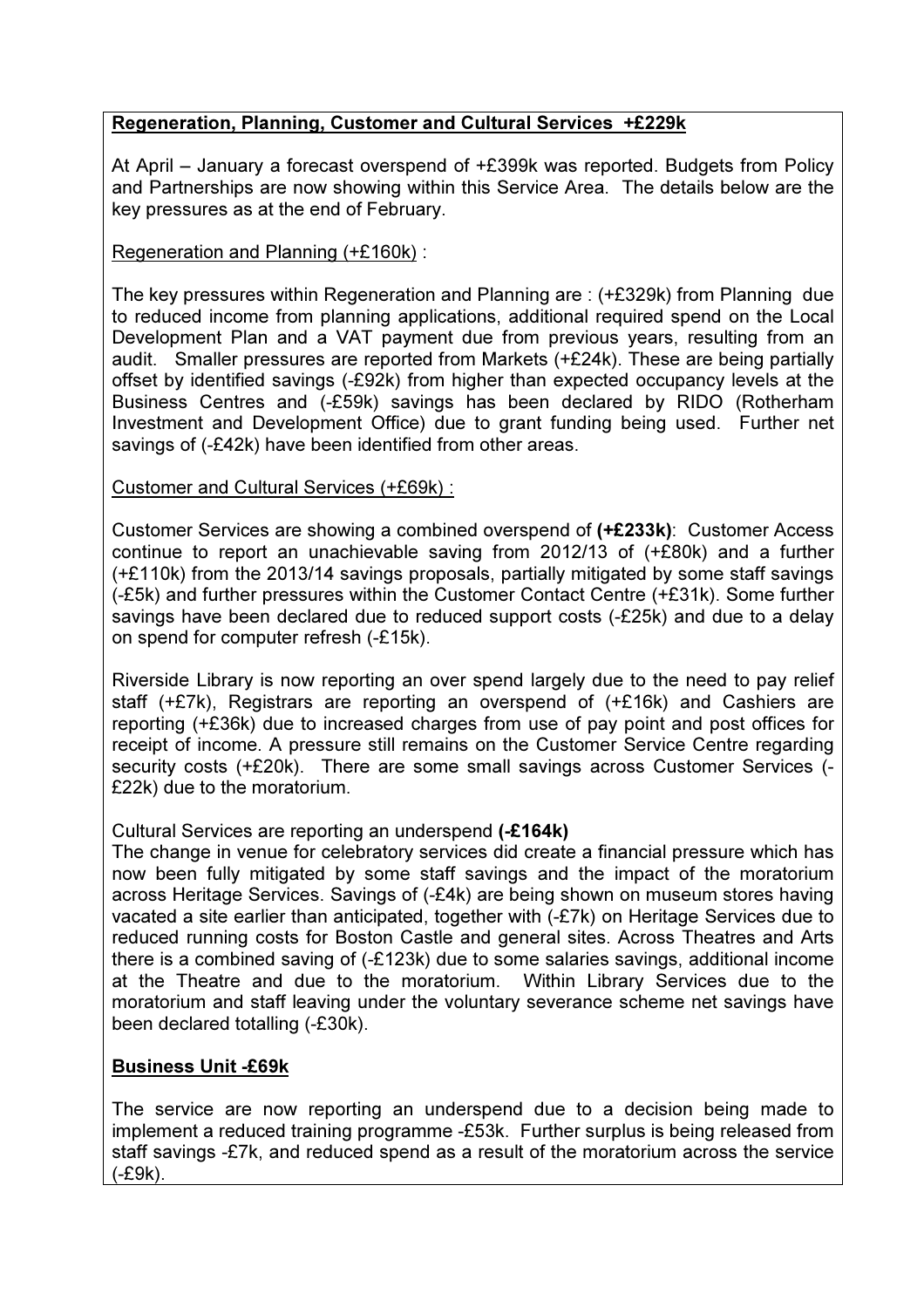## Communications -£9k

The pressures within this Service are around staffing (+£17k) within the Communications Team. These costs are being mitigated due to additional external income generated by the ICT Design Studio (-£8k) and Rotherham Show (-£3k), and further savings of (-£15k) due to the imposed moratorium on spend.

### Asset Management, Audit and Insurance -£185k

There are pressures across the Asset Management service: unbudgeted property disposal fees (+£37k), Land & Property income under-recovery (+£62k), operational costs of Community Buildings (+£36k), increased accommodation costs, Emergency Planning (+£9k) and Internal Audit (+£20k). These forecast pressures are mitigated through Rates rebates in respect of Riverside House (-£100k), costs in respect of Carbon Reduction commitments less than budget (-£129k) and further savings have been declared within Facilities Services (-£29k), and across property related services (- £59k), and Design and Corporate Projects (-£32k). Identified pressures on the Land Bank are being reported centrally.

### Neighbourhoods & Adult Services (-£530k forecast underspend) and Public **Health Services (Balanced budget)**

Adult Services are currently forecasting a slight underspend of -£24k.The key underlying budget pressures and underspends include:

# Older People (+£188k)

Forecast overspend on In-House Residential Care due to delays in implementing the 2013/14 budget savings target (+£168k), increase in Direct Payments over budget (+£680k) and overall forecast overspend on Domiciliary Care services (+£337k) due to an increase in demand for independent sector care.

These is also a forecast overspend on independent sector residential and nursing care (+£836k) due to less Continuing Health Care income and pressures due to lower than expected discharges than forecast (74 additional clients in placement than budgeted), this is after additional income from property charges being received. These pressures are being partially reduced by a number of forecast underspends including: planned delays in developing dementia services (-£310k), carers breaks (-£183k) and additional income and delays in enhancements in Rothercare and equipment (-£336k). Higher than anticipated staff turnover within Assessment & Care Management and community support, plus additional income from Health including funding for winter pressures (- £838k), staff vacancies within Day Care services (-£88k), additional income in Extra Care Housing (-£22k) and Transport (-£34k) plus planned delays in recruiting to vacant posts within locality services (-£22k).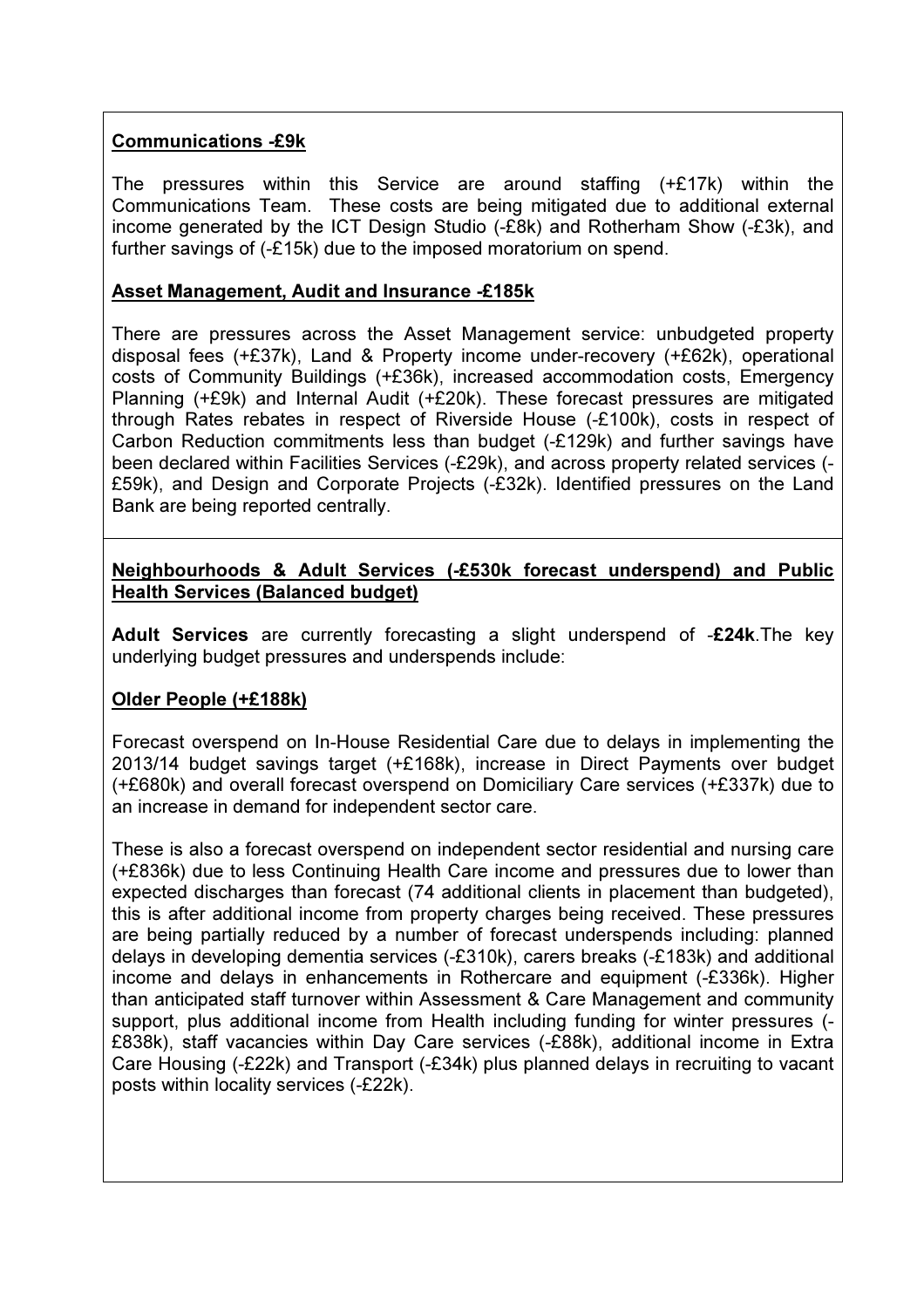## Learning Disabilities (+£148k)

There is a forecast overspend on Day Care (+£166k) due to delays in implementation of the day care review including an increase in fees and charges, plus a recurrent budget pressure on transport. There is a forecast overspend in independent sector home care (+£89k) due to delays in meeting an agreed budget saving plus additional costs due to staff cover within In House Residential care (+£26k). Review of high cost placements is now resulting in a forecast underspend of (-£4k) in independent residential and nursing care. High cost placements within independent day care and community support are resulting in a forecast overspend of +£42k. These forecast overspends are partially mitigated by delays in developing Supported Living schemes plus additional funding from health (-£50k), efficiency savings on Service Level Agreements (SLA's) for advice and information (-£64k), lower than expected increase in demand for direct payments (-£26k) and planned delays in recruitment within Assessment & Care Management (-£31k).

## Mental Health (-£462k)

Delays in the budget savings plan to move clients into community support services together with additional demand for direct payments have been offset by additional funding from health leaving an overall underspend of -£462k.

## Physical & Sensory Disabilities (+£407k)

Further increase in demand for Direct Payments (+10 clients) together with recurrent cost pressure (+£667k) and a continued increase in demand for domiciliary care +£175k. These pressures are being partially offset by forecast underspends within residential and nursing care, day care, provision of equipment and efficiency savings on contracts (-£435k).

### Adults Safeguarding (-£114K)

Forecast underspend due to lower than expected staff turnover and use of agency support offset by additional grant funding to support domestic violence.

### Supporting People (-£102k)

Efficiency savings on subsidy contracts have already been delivered against budget (- £102k).

### Adults General (-£89k)

This includes the cross cutting budgets (Workforce planning and training, and corporate charges) which are forecasting an overall underspend based on the level of charges incurred last year plus savings on training budgets and additional funding to support HIV.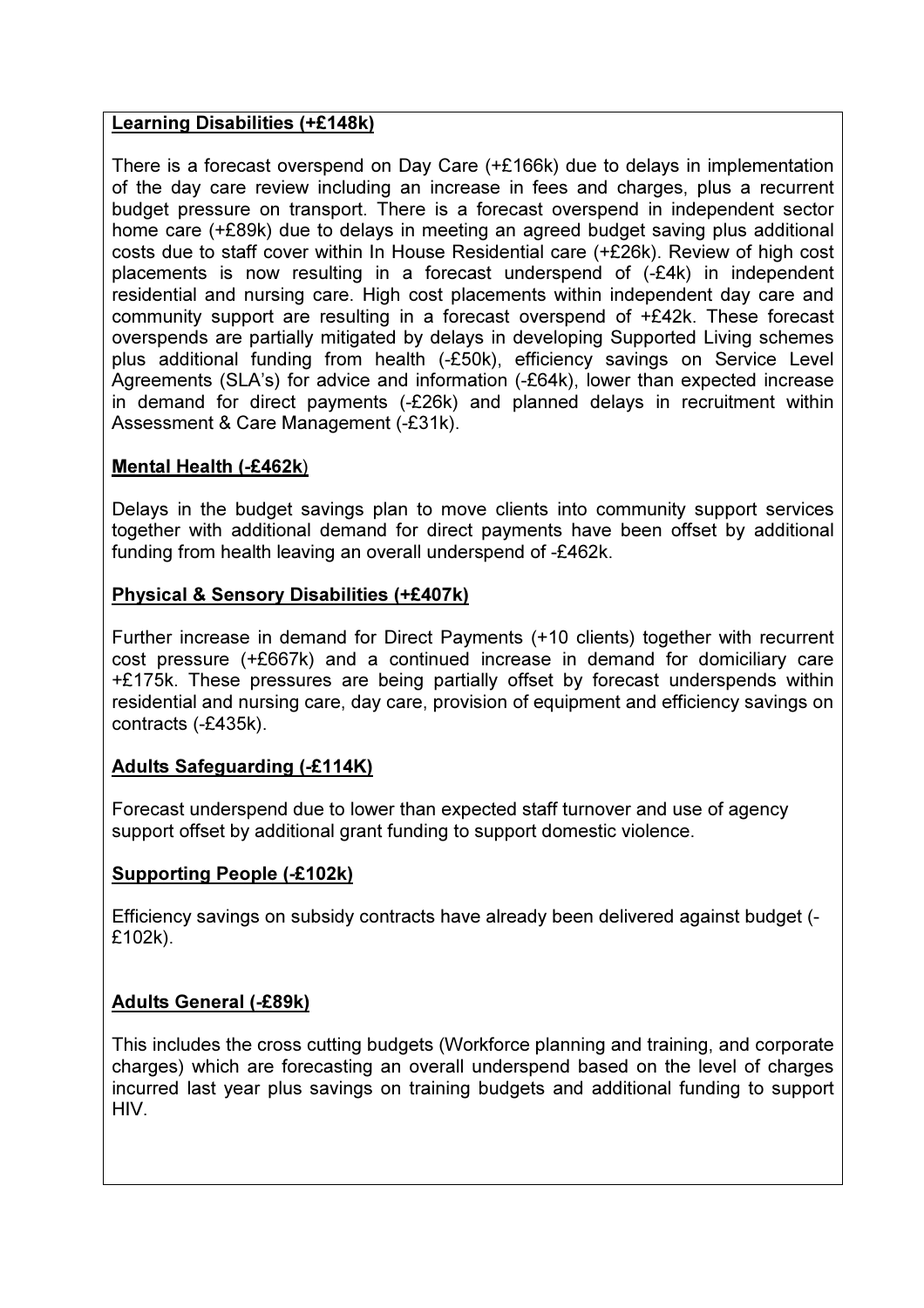# Neighbourhoods General Fund (-£321k)

The projected year end outturn position for Neighbourhoods shows a forecast under spend of (-£321k).

The main reason for the forecast underspend is higher than expected staff turnover within Trading Standards and Licensing, savings on non-pay budgets due to the moratorium on non-essential spend plus additional grant funding and income from the Dignity contract. The overall forecast underspend includes underspends within the Members Community Leadership Fund (-£16k) and Dispersed Units Trading Account (- £48k) which will be subject to a request for carry-forward at the year end.

Commissioning, Policy & Performance services are forecasting an underspend of - £155k mainly in respect of staff cost savings.

Procurement Team – a forecast underspend of -£27k in respect of staff cost savings.

Community Cohesion – minor underspend on non-pay budgets of -£3k

# Public Health (Balanced Budget)

Public Health services were transferred from Health to Local Authorities on 1 April 2013. The service is funded by a ring fenced specific grant from the Department of Health. For Rotherham this is £13.790m for 2013/14 and the service is currently forecasting a balanced budget. The grant conditions allow for any underspend at the year-end to be carried forward in a Public Health Grant Reserve to fund commitments towards public health outcomes.

# Housing Revenue Account (HRA)

The overall forecast as at end February 2014 is that the HRA will outturn on budget with a contribution to working balance (reserves) of £0.369m instead of drawing from reserves; a variation of £2.968m from the original budget.

Currently forecasts show an over-recovery of income from charges for services and facilities together with under spends on Housing Repairs, the cost of borrowing and supervision and management.

# Resources Directorate (+£484k forecast overspend)

**ICT Services** – A forecast overspend of  $+E850k$  due to the under-recovery of income as a result of lower than budgeted income because of reduced demand by Schools (relating to both Rotherham Grid for Learning and general IT provision); £300k and reduced spend on IT by Council services (£550k); the latter being partly as a result of the moratorium on non-essential spend.

**Legal and Democratic Services** – A forecast overspend of  $+E78k$  due to income and postage cost pressures.